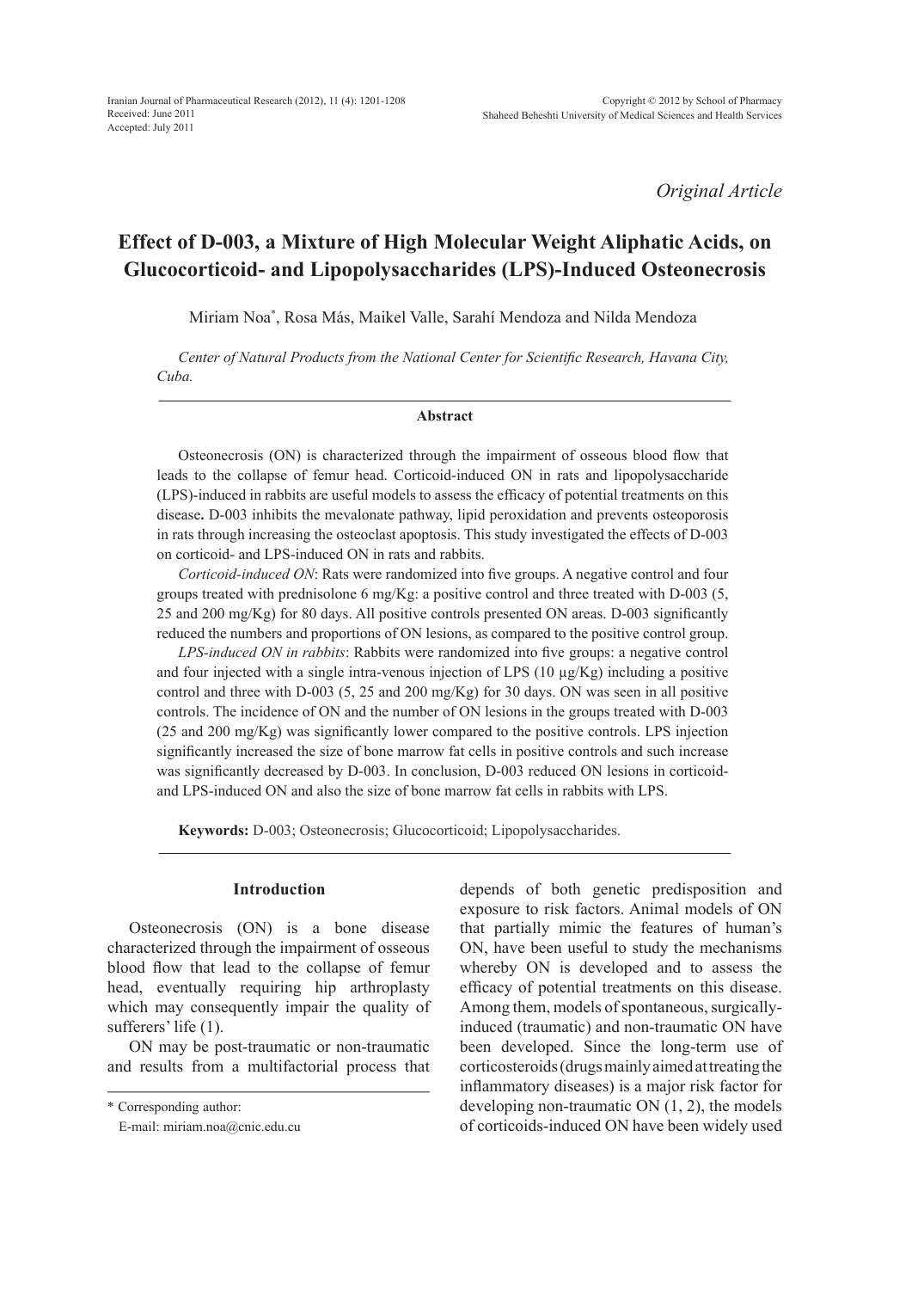(2-4). Besides, a model of lipopolysaccharide (LPS)-induced non-traumatic ON in rabbits has been useful to assess the pathogenesis and to investigate the putative value of some treatments on the corticoid-independent non-traumatic ON in humans (5-8).

Although the pathogenesis of ON is not fully understood, different theories explain the underlying mechanisms of steroid-induced ON, like the increased size and number of bone marrow fat cells, increased intra-osseous pressure, fatty degeneration of osteocytes, fat embolism and extraosseous arterial occlusion, coagulation abnormalities and hyperlipidaemia (5-9). Experimental studies suggest that alcoholinduced adipogenesis of bone marrow stromal cells may lead to the ON of the femoral head. (8)

Nowadays, no treatment is actually effective to prevent or treat ON, but bisphosphonates, lipidlowering drugs, anticoagulants and vasodilators are used to manage this disease since they may reduce the risk factors for ON. Since abnormal lipid metabolism and coagulopathy have been linked with ON (10), lipid-lowering agents (11- 13), anticoagulants and prostacyclin analogues (14, 15) have been used to treat ON, whereas the use of bisphosphonates is based on the reduction of osteoclasts activity (16-18).

D-003 is a reproducible mixture of very longchain aliphatic acids purified from sugarcane wax, wherein octacosanoic, triacontanoic, dotriacontanoic, and tetratriacontanoic acids are the most abundant (19). D-003 inhibits cholesterol synthesis prior to mevalonate formation through regulating HMG-CoA reductase activity (20) and displays the cholesterol-lowering effects with reduction of low density lipoprotein (LDL-C), and increase of the high density lipoprotein (HDL-C) (21-24) that has also been shown to inhibit the lipid peroxidation in experimental (25) and clinical (23) studies.

Consistently with the inhibitory effect of D-003 on the mevalonate to cholesterol pathway (20), oral-therapy with  $D-003$  (5-200 mg/Kg) has been shown to prevent bone loss and bone resorption in ovariectomized (ovx) rats (26-29) through increasing osteoclast apoptosis (26, 27) and in prednisolone-induced osteoporosis in rats (30).

In light of this background, this study

investigated the *in-vivo* effects of D-003 on corticoid- and LPS-induced ON in rats and rabbits, respectively.

## **Experimental**

## *Animals*

Female Sprague Dawley rats  $(225 \pm 20$  g) aged 3 months and adult (defined as having the growth plate already closed) male  $F_1$  rabbits (3-3.5 Kg), 30-34 weeks old, from the National Center for Laboratory Animals Production (CENPALAB, Havana, Cuba) were adapted to laboratory conditions temperature of 21°C, humidity of 55%, 12 h light/dark cycles) for 2 weeks with free access to food (rodent and rabbit chow from CENPALAB, respectively) and water.

An independent board approved the use of the animals in the experiment and animal handle was conducted according to the Cuban regulations for the use of laboratory animals. Study conduction was consistent with the approved protocol.

## *Administration and dosage*

The batch of D-003 used in the experiment was obtained from the Chemistry Department of the Center of Natural Products (Havana City, Cuba). The composition of this batch, assessed through a validated gas chromatography method (31), was as follows  $(w/w)$ : 1-tetracosanoic (0.3%), 1-pentacosanoic (0.5%), 1-hexacosanoic (2.4%), 1-heptacosanoic (2.6%), 1-octacosanoic (37.1%), 1-nonacosanoic (1.8%), 1-triacontanoic (17.7%), 1-hentriacontanoic (1.3%), 1-dotriacontanoic (8.9%), 1-tritriacontanoic (1.1%), 1-tetratriacontanoic (10.9%), 1-pentatriacontanoic (0.6%) and 1-hexatriacontanoic (3.8%) acids. Batch purity (total content of these acids) was 89.1%.

For dosing, D-003 was suspended in a 2% Tween 20/water vehicle. After corroborating their stability in the vehicle, suspensions were prepared weekly by adjusting their concentrations to the animal bodyweight gain.

Corticoid-induced ON in rats was induced through administering orally prednisolone 6 mg/ Kg for 80 days as described by Oxtaf and Oxlund (32). Rats were randomized into five groups of 10 as follows: a negative control, treated orally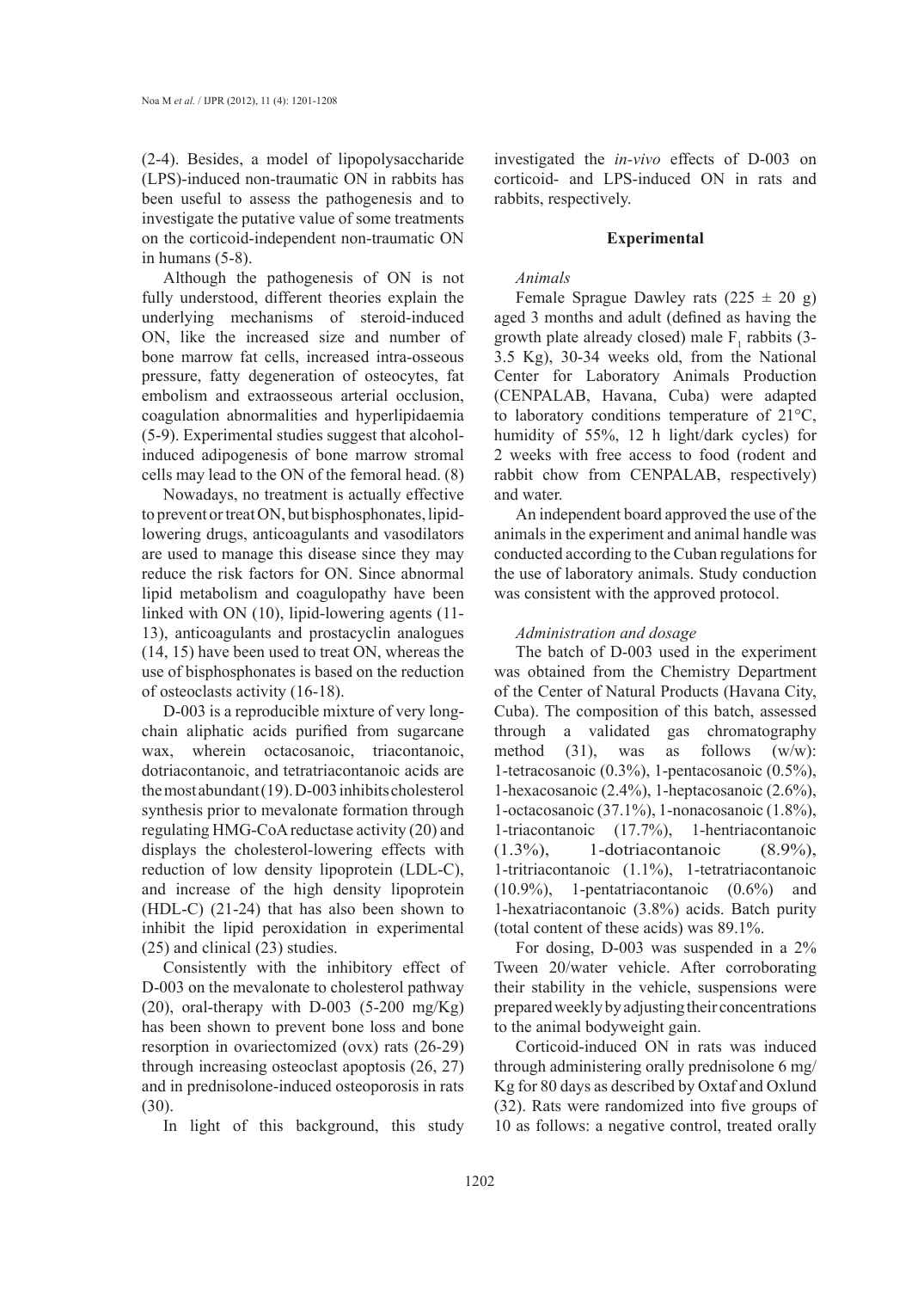with the vehicle, and four prednisolone-treated groups, a positive control orally treated with the vehicle and three treated with D-003 (5, 25 and 200 mg/Kg, respectively). Treatments were administered once a day from 9 to 11 a.m. for 80 days.

The LPS used for inducing ON, were gently donated by the Vaccine Department of the Biotechnology Branch of the National Center for Scientific Research (Havana City, Cuba), was isolated from a strain of *Vibrio cholerae* serology 01, biotype El Tor, serotype Ogawa and purified by gel filtration. LPS was reconstituted through adding 1 mL of sterile balanced salt solution.

For the induction of ON, rabbits were administered intra-venous (IV) injection of LPS (10 µg/Kg), according to Irisa *et al.* (2001) (5). Rabbits were randomized into five groups: a negative control not injected with LPS and treated orally with the vehicle (6 rabbits), and four LPS-injected groups (8 rabbits per group): one orally treated with the vehicle (positive control) and three with D-003 (5, 25 and 200 mg/ Kg, respectively). Treatments were given once a day from 9 to 11 a.m. for 30 days.

The lowest dose of D-003 used  $(5 \text{ mg/Kg})$ has been shown to lower cholesterol in rabbits (22), to inhibit lipid peroxidation in rats (26) and to prevent bone loss and bone resorption in ovx rats (27-30), and in rats with corticoid-induced osteoporosis (30).

## *Bodyweight control*

In both experiments, body weights were controlled at baseline (the day before starting the treatments) and every 15 days thereafter.

## *Microscopic studies*

# *Corticoid-induced ON in rats*

At study completion, rats were fasted for 12 h and sacrificed through exsanguination under ether anaesthesia. Then, the right femur and fifth lumbar vertebrae from each rat were removed for the morphological study.

The study was conducted as described previously (30, 32). Bone samples (eight regions per rat) were examined under a light microscope for histopathological changes, like hematopoietic cell necrosis with cytolysis, karyorrhexis and/or karyolysis, fat cell necrosis with the loss of nuclei and distinct cell borders. ON was blindly diagnosed. The occurrence of ON was considered if bone necrosis showing empty lacunae or pycnotic nuclei of osteocytes and surrounding bone marrow necrosis (viz, necrosis of adipocytes and hematopoietic cells) were present. All rats that had at least one osteonecrotic lesion out of eight areas were considered to have ON, whereas those with no osteonecrotic lesions were considered ON-free.

## *LPS-induced ON in rabbits*

At study completion, rabbits were fasted for 12 h, anaesthetized with sodium pentobarbital (30 mg/Kg IV) and then killed through exsanguination via aortectomy.

Treatment effects were assessed through microscopic and morphometric studies. In this model, ON is reported to be present bilaterally in almost all rabbits (5). Then, we removed the right femur of each animal for the morphological study.

Bones were decalcified in 0.5 M disodium ethylenediaminetetraacetic acid (EDTA, pH = 7.4) at 4°C for 4 weeks, embedded in paraffin, sectioned and stained with haematoxylin and eosin (33). The bone samples were cut along the coronal plane in the proximal one-third and axial plane in the distal part (condyle).

The diagnosis of ON was determined 4 weeks after the LPS administration, since at this time development, ON has been documented (5). Whole areas of the proximal one-third and distal condyles of the femur (totaling 8 regions) were examined histopathologically. The frequency and location of ON and numbers of ON lesions per group were measured.

ON was blindly diagnosed. A positive diagnosis was based on the diffuse presence of empty lacunae or pyknotic nuclei of osteocytes within the bone trabeculae, accompanied by surrounding bone marrow cell necrosis (cytolysis, karyorrhexis and/or karyolysis, fat cell necrosis with the loss of nuclei and distinct cell borders) (5). Rabbits with at least 1 osteonecrotic lesion in the 8 areas examined were considered to have ON, whereas those without osteonecrotic lesions were classified as ON-free.

We determined both the osteonecrotic lesions per rabbit (maximum 8 regions) and the numbers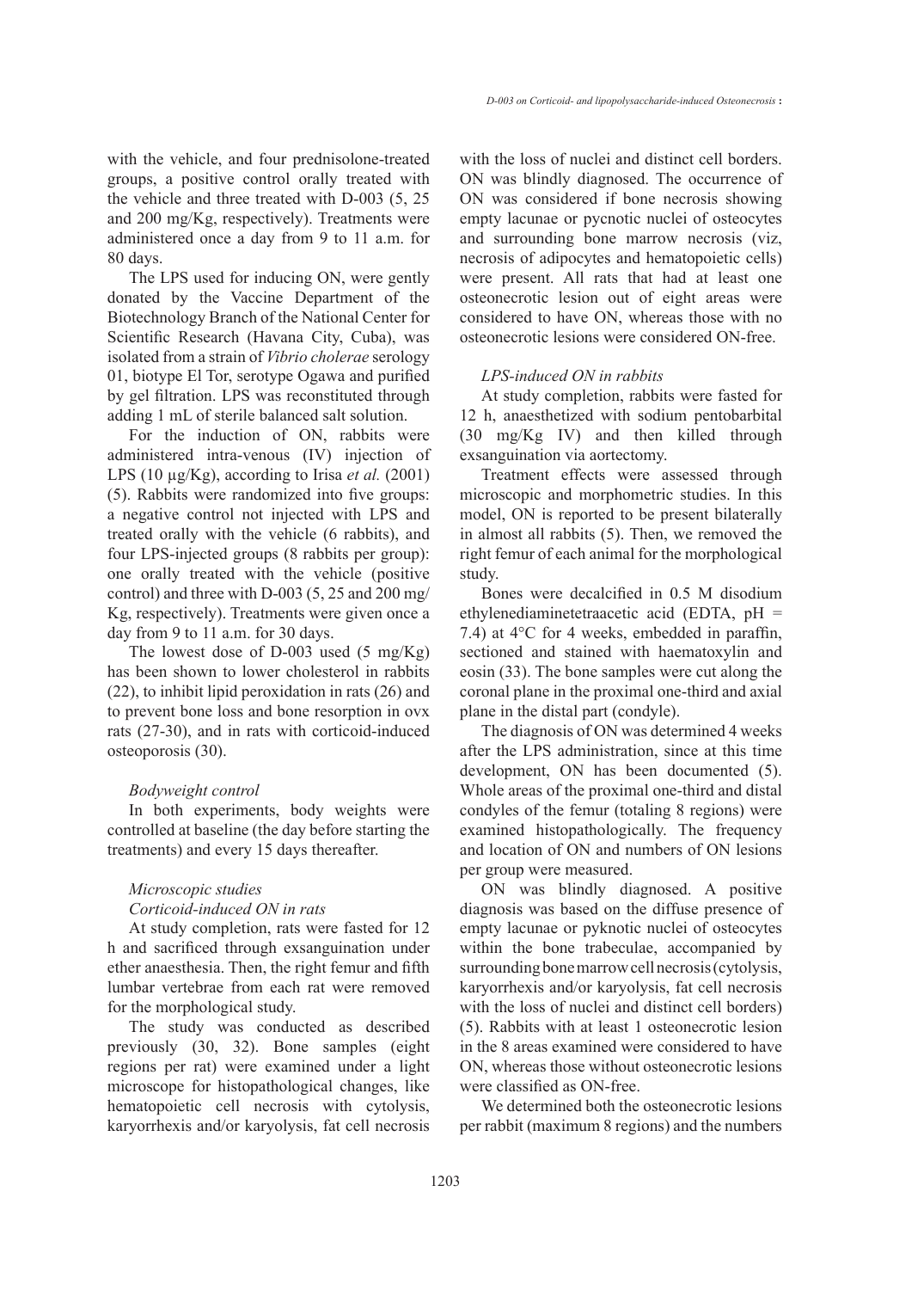| Group                             | Doses $(mg/Kg)$ | <b>Numbers of ON lesions</b><br>$(X \pm SD)$ |      | Inhibition% Rats with ON/n $(\frac{6}{9})^a$ | Inhibition%              |
|-----------------------------------|-----------------|----------------------------------------------|------|----------------------------------------------|--------------------------|
| Negative control (Oral vehicle)   |                 | $()***$                                      |      | $0/10$ +++ $(0.0\%)$                         |                          |
| Positive control (PRED + vehicle) |                 | $3.87 \pm 1.46$                              |      | $10/10(100\%)$                               | $\overline{\phantom{a}}$ |
| $PRED + D-003$                    |                 | $2.12 \pm 2.95$                              | 45.2 | $3/10 + (30.0\%)$                            | 70                       |
| $PRED + D-003$                    | 25              | $1.37 \pm 2.56*$                             | 64.5 | $2/10 + (20.0\%)$                            | 80                       |
| $PRED + D-003$                    | 200             | $0.25 \pm 0.71$ ***                          | 93.5 | $1/10$ +++ $(10.0\%)$                        | 90                       |

**Table 1.** Effects of D-003 on prednisolone (PRED)-induced osteonecrosis (ON) in rats.

X: mean, SD: standard deviations, a: number of lesions per rat/number of rats per group, \* p < 0.001, Comparison with positive control, (Mann-Whitney U-test), +  $p < 0.05$ , + +  $p < 0.01$ , + +  $p < 0.001$ , Comparisons with positive control, (Fishers' Exact Probability test).

of rabbits with ON (5). Necrotic areas of rabbits with ON were morphometrically measured in the proximal one-third of the femur on the coronal sections at the maximal width. Necrotic rate was calculated as a percentage of necrotic area per the total area examined (5).

We determined the size of bone marrow fat cells with clearly defined profile in 4 randomly selected fields (up-down-left-right) of each dissected part of proximal one-thirds and distal condyles of both femora and humerus (32 fields for 8 dissected parts from each rabbit), as per the criteria of Motomura *et al.* (11). Fat cells that had undergone necrosis were excluded from this study. The repeatability of this measurement method has been confirmed in previous study (14).

## *Statistics*

Data were expressed as mean  $\pm$  SD and percentages. Continuous data (bodyweights, numbers of ON lesions on a determined bone volume area, area percentage of ON, and sizes of bone marrow fat cells) were compared with the non-parametric Mann-Whitney U-test. Categorical data (proportions of ON-positive animals) were compared with the Fisher's Exact Probability Test.  $A \alpha = 0.05$  was *a priori* selected for statistical significance. Statistical analyses were performed using the software Statistics for Windows (Kernel release 5.1, Statsoft, Inc.1998, Tulsa, OK, USA).

## **Results and Discussion**

No significant changes on bodyweight gain of D-003-treated and control groups were found (data not shown for simplicity). In the experiment of LPS-induced ON, two control rabbits died within the first 24 h after the LPS injection.

## *Corticoid-induced ON in rats*

All positive controls (100%) and nonenegative control (0%) presented ON areas (Table 1.). D-003 (5, 25 and 200 mg/Kg) significantly reduced the numbers of ON lesions by 45.2%, 64.5% and 93.5%, respectively, and the proportions of rats with prednisolone-induced ON by 70, 80 and 90%, respectively, as compared to the positive control group. Furthermore, D-003 also practically abolished the prednisoloneinduced occurrence of hypertrophy of bone marrow adipocytes and lipid-laden pluripotential stromal cells in the femoral bone.

# *LPS-induced ON in rabbits*

Occurrence of ON of their femoral bone was seen in all positive control rabbits (8/8, 100%), mainly in the metaphyses and diaphyses and in lesser degree in femoral epiphyses and condyles. The incidence of ON in the groups treated with D-003 25 (3/8, 37.5%) and 200 mg/Kg (2/8; 25%) was significantly lower ( $p < 0.05$  for both doses) than in the positive controls  $(6/6; 100\%)$ , so that D-003  $(5, 25 \text{ and } 200 \text{ mg/Kg})$ , lowered ON rates by 62.5%, 75% and 88.5%, respectively, as compared to positive control rats. The reduction of ON was enhanced with the doses. Also, D-003 (5, 25 and 200 mg/Kg) significantly ( $p < 0.05$ ) for all doses) and dose-dependently decreased the numbers of ON lesions by 45.2%, 64.5% and 93.5%, as compared to the positive control group (Table 2.).

The average size of bone marrow fat cells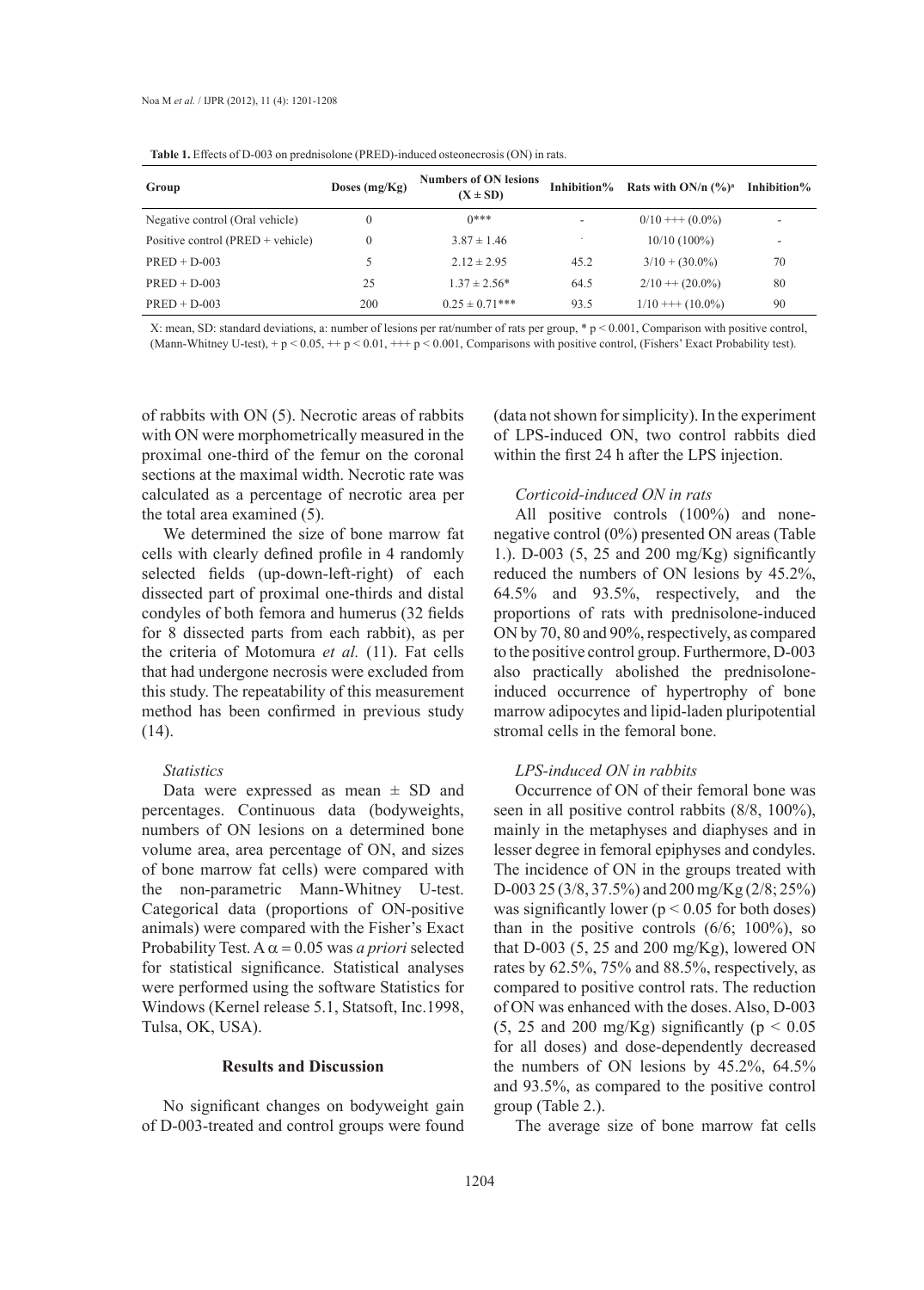| Group                              | Doses $(mg/Kg)$ | <b>Numbers of ON lesions</b><br>$(X \pm SD)$ | Inhibition% | Rabbits with ON $n\frac{6}{6}$ | Inhibition% |  |  |
|------------------------------------|-----------------|----------------------------------------------|-------------|--------------------------------|-------------|--|--|
| Negative control (Oral vehicle)    | $\Omega$        | $()***$                                      |             | $0/6 + (0.0\%)$                |             |  |  |
| Positive control $(LPS + vehicle)$ | $\Omega$        | $3.00 \pm 1.67$                              |             | $8/8$ (100%)                   |             |  |  |
| $LPS + D-003$                      |                 | $0.62 \pm 0.92*$                             | 45.2        | $3/8 + (37.5\%)$               | 62.5        |  |  |
| $LPS + D-003$                      | 25              | $0.37 \pm 0.74*$                             | 64.5%       | $2/8 + (25.0\%)$               | 75          |  |  |
| $LPS + D-003$                      | 200             | $0.14 \pm 0.38*$                             | 93.5%       | $1/8$ +++ $(12.5\%)$           | 88.5        |  |  |

**Table 2.** Effects of D-003 on lipopolysaccharides (LPS)-induced osteonecrosis (ON) in rabbits.

X mean, SD standard deviation, a number of lesions per rabbit/number of rabbits per group, \* p < 0.05, \*\* p < 0.01, Comparisons with positive controls, (Mann Whitney U-test), + p < 0.05, ++ p < 0.01, +++ p < 0.001, Comparisons with positive control, (Fishers' Exact Probability test).

significantly ( $p < 0.01$ ) increased in the positive controls as compared to the negative control group, and such increase was significantly  $(p < 0.01)$  and markedly decreased by D-003 by 94.4% (5 mg/Kg) and 100% (25 and 200 mg/Kg) (Table 3.).

The results here presented show that D-003 (5, 25 and 200 mg/Kg/day) prevented corticoid and LPS-induced ON in rats and rabbits, respectively.

As expected, prednisolone administration produced femoral ON with the presence of hypertrophy of bone marrow adipocytes and lipid-laden pluripotential stromal cells in the bones, which was evident in all positive control rats. These results are consistent with the report of other authors (34) who found that the bone marrow of dexamethasone-treated mice was infiltrated through numerous lipidladen, pluripotential stromal cells (34, 35) and confer the validity to the data obtained in our experimental conditions, so that the absence of these prednisolone-induced findings into the femoral bone observed in D-003-treated groups described here can be attributable to D-003 treatment. Indeed, the effects of D-003 on prednisolone-induced ON were actually remarkable since the highest dose (200 mg/Kg) decreased the numbers of ON lesions by 93.5% and the rate of rats with ON by 90% as compared to the positive controls. The lowest dose (5 mg/ Kg) also produced meaningful reductions related to the number of ON lesions (45.2%) and animals with ON (70%).

The great reduction of hypertrophic bone marrow adipocytes in D-003-treated rats could explain the reduction of prednisolone-induced ON observed in our study, since thelipid-induced hypertrophy of the fat cells of rats treated with glucocorticoids cannot expand the marrow cavity within the inflexible osseous cage, which in turn leads to increased intra-osseous pressure, sinusoidal compression, venous stasis and eventual arterial obstruction, producing ischemic ON (34).

LPS-induced mortality findings are consistent with previous reports (5). Rabbits died mainly due to the circulatory disturbances; the overall mortality rate (2/38, 5.3%) was lower than that reported (11%) by other authors (5), but the mortality rates among positive controls (2/8, 25%) was greater than that described (5).

The effects of D-003 on LPS-induced ON matched well with its effects on glucocorticoidinduced ON. The results seen in our positive controls, all of which showed multifocal and widespread ON lesions, are consistent with those expected, which supports the reproduction of this model in our conditions. The preventive effects of D-003 (5-200 mg/Kg) on LPS-induced ON were of appreciable magnitude, as it decreased the ON rates from 62.5% to 88.5%, and the numbers of ON lesions from 45.2% to 93.5%, as compared to the positive controls.

LPS-induced ON emerges as the consequence of several factors since LPS is a constituent of the cell wall of Gram-negative bacilli that exhibits several pharmacological effects, like immune activation, induction of inflammationcirculatory disturbances, so that it may trigger intra-vascular coagulation, fat embolism and hyperlipidemia, among others. It is relevant to note that LPS activates the vascular endothelial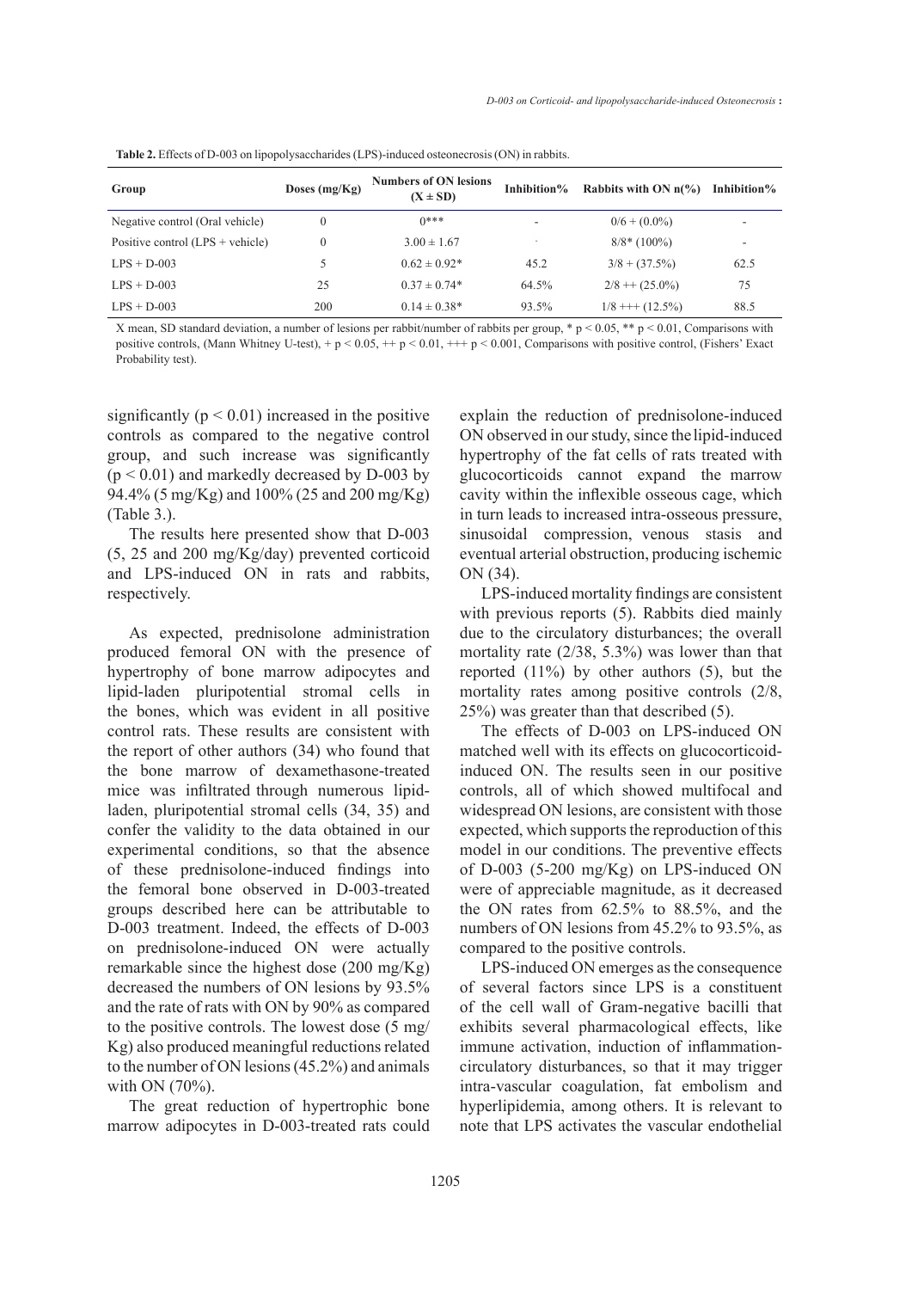| Groups           | D-003 oral doses | Size of bone marrow fat cells $(\mu m)$ | $\%$ I |
|------------------|------------------|-----------------------------------------|--------|
| Negative control | $\Omega$         | $55.48 \pm 0.21$                        |        |
| Positive control | $\Omega$         | $61.33 \pm 0.38$ **                     |        |
| $D-003 + LPS$    | ↖                | $57.95 \pm 0.33*$                       | 94.4   |
| $D-003 + LPS$    | 25               | $56.31 \pm 0.36$ +++                    | 100    |
| $D-003 + LPS$    | 200              | $55.07 \pm 0.33$ +++                    | 100    |

**Table 3.** Effect of D-003 on the size of bone marrow fat cell sizes LPS-induced ON in rabbits.

LPS lipopolysaccharides, ON osteonecrosis, X mean, SD standard deviation  $* p < 0.01$  Comparisons with positive controls (Mann-Whitney U-test).

cells, platelets, monocytes/macrophages and components that lead to hypercoagulable and/ or hypofibrinolytic states (5).

Although the increases in the size of bone marrow fat cells of rabbits injected with LPS had not been described before (Entrez PubMed reviewed up to May 2011), such finding is consistent with that referred to steroid (11) and alcohol-induced ON (8).

Although the elucidation of the mechanisms, whereby D-003 prevent non-traumatic corticoid and LPS-induced ON, are beyond the objective of this study, these effects could be related, at least partially, with some of the pharmacological actions of D-003, like its cholesterol-lowering (20) and antioxidant (23, 25) effects.

First, lipid-lowering treatments have been shown to reduce the ON occurrence though; the reduction of lipid deposition in bone marrow tissues is due to the decrease in size of bone marrow fat cells (11-13). Accordingly, the inhibitory effect of D-003 on the ON development may be associated with the reduction of lipid deposition in bone marrow tissues, as manifested through the reduction of hypertrophic bone marrow adipocytes in D-003 treated animals. These results are consistent with the effects of D-003 on corticoid-induced ON.

Second, the efficacy of D-003 in preventing LPS-induced ON can be also related to its antioxidant effects (23, 25), since *in-vivo* oxidative stress has been implicated in the development of steroid-induced ON in rabbits (35, 36) and rats (37). While glutathione depletion induces ON in rats (37) and steroids treatment induces ON in the rabbit (35, 36), treatment with glutathione decreases the incidence of ON (36). Lipid peroxidation may

cause cytomembrane injury that induce the degeneration of arterioles and arteriolosclerosis, which eventually leads to ischemia in the target organ, including the femoral head. Furthermore, the direct cytotoxicity of lipid peroxidation products might damage ischemic osteocytes, leading to irreversible cell injury, death and ON (8).

Platelet activation and hypercoagulation states have been linked with the development of ON (14, 15, 38) so that the antiplatelet and anticoagulant agents should be useful to manage ON since they may enhance blood flow to ischemic bone areas and potentially promote the revascularization (14, 15). In such regard, the antiplatelet effects reported for D-003 (39, 40) could have contributed to the present results.

Finally, since bisphosphonates have been able to reduce ON due to the reduction of bone resorption (18), we can not discard that the antiresorptive effects of D-003 (26-30) have been contributed partially to the prevention of corticoid and LPS-induced ON shown here.

The present results merits further studies on the potential benefits of D-003 for managing ON, a difficult-to-treat disease (2), but extensive experimental and clinical research is required to demonstrate whether D-003 can be actually useful in the ON management process.

## **Conclusions**

This study demonstrates that D-003 (5-200 mg/Kg) administered orally for 80 and 30 days reduced the incidence and numbers of ON lesions in corticoid- and LPS-induced ON, respectively, and the size of bone marrow fat cells in rabbits with LPS-induced ON.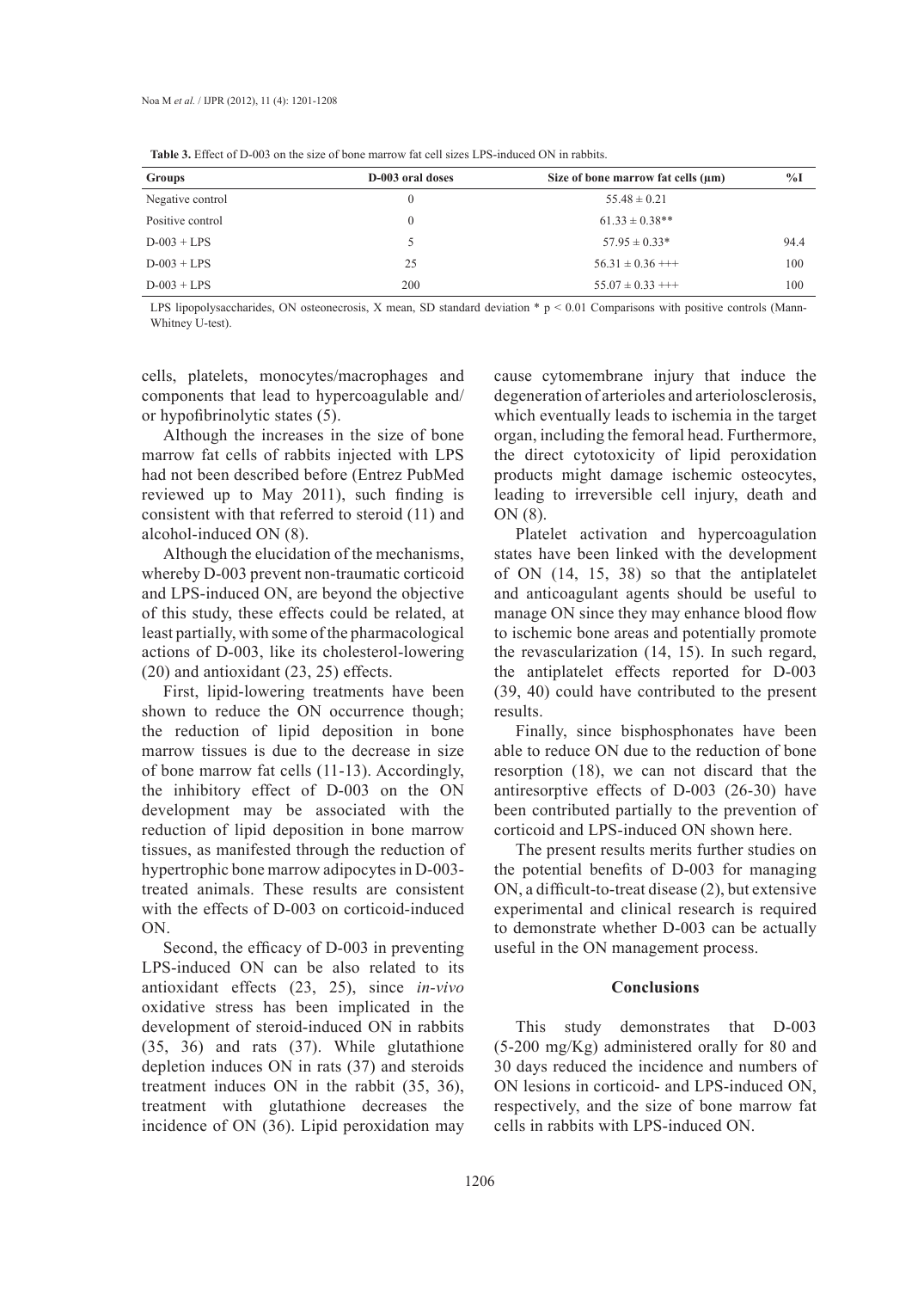#### **References**

- (1) Mont MA, Jones LC and Hungerford DS. Nontraumatic osteonecrosis of the femoral head: ten years later. *J. Bone Joint Surg. Am*. (2006) 88: 1117-32.
- Lieberman JR, Berry DJ, Montv MA, Aaron RK, (2) Callaghan JJ, Rayadhyaksha A and Urbaniak JR. Osteonecrosis of the hip: management in the twentyfirst century. *J. Bone Joint Surg. Am.* (2002) 84: 834- 53.
- Boss J and Misselevich L. Osteonecrosis of the (3) femoral head of laboratory animals: the lessons learned from a comparative study of osteonecrosis in man and experimental animals. *Vet. Pathol.* (2003) 40: 345-54.
- Yamamoto T, Miyanishi K, Motomura G, Nishida K, (4) Iwamoto Y and Sueishi K. Animal models for steroidinduced osteonecrosis. *Clin. Calcium* (2007) 17: 879- 86.
- Irisa T, Yamamoto T, Miyanishi K, Yamashita A, (5) Iwamoto Y, Sugioka Y and Sueishi K. Osteonecrosis induced by a single administration of low-dose lipopolysaccharide in rabbits. *Bone* (2001) 28: 641-49.
- (6) Kabata T, Kubo T and Matsumoto T. Onset of steroidinduced osteonecrosis in rabbits and its relationship to hyperlipaemia and increased free fatty acids. *Rheumatology* (2005) 44: 1233-7.
- (7) Miyanishi K, Yamamoto T and Irisa T. Effects of different corticosteroids on the development of osteonecrosis in rabbits. *Rheumatology* (2005) 44: 332-36.
- Wang Y, Yin L, Li Y, Liu P and Cui Q. Preventive (8) effects of puerarin on alcohol-induced osteonecrosis. *Clin. Orthop. Rel. Res.* (2008) 466: 1059-67.
- (9) Sen RK. Management of avascular necrosis of femoral head at pre-collapse stage. *Indian J. Orthop*. (2009) 43: 6-16.
- (10) Motomura G, Yamamoto T, Miyanishi K, Kondo K, Hirota Y and Iwamoto Y. Risk factors for developing osteonecrosis after prophylaxis in steroid-treated rabbits. *J. Rheumatol.* (2008) 35: 2391-94.
- Motomura G, Yamamoto T, Miyanishi K, Jingushi S (11) and Iwamoto Y. Combined effects of an anticoagulant and a lipid-lowering agent on the prevention of steroid-Induced osteonecrosis in rabbits. *Arthr. Rheum.* (2004) 50: 3387-91
- $(12)$  Pritchett JW. Statin therapy decreases the risk of osteonecrosis in patients receiving steroids. *Clin. Orthop*. (2001) 386: 173-78.
- $(13)$  Pengdea K, Fuxingb P, Binb S, Jingb Y and Jingqiu C. Lovastatin inhibits adipogenesis and prevents osteonecrosis in steroid-treated rabbits. *Joint Bone Spine* (2008) 75: 696-01.
- Miyanishi K, Yamamoto T, Irisa T, Yamashita A, (14) Jingushi S, Noguchi Y and Iwamoto Y. Bone marrow fat cell enlargement and a rise in intra-osseous pressure in steroid-treated rabbits with osteonecrosis. *Bone* (2002) 30: 185-90.
- Meizer R, Radda C, Stolz G, Kotsaris S, Petje G, (15) Krasny C, Wik M, Mayerhöfer M, Landsiedl F and

Aigner N. MRI-controlled analysis of 104 patients with painful bone marrow oedema in different joint localizations treated with the prostacyclin analogue iloprost. *Wien Klin. Wochenschr*. (2005) 117: 278-86.

- Wang GJ, Cui Q and Balian G. The pathogenesis and (16) prevention of steroid induced osteonecrosis. *Clin. Orthop*. (2000) 370: 295-10.
- (17) Marker D, Seyler T, McGrath M, Delanois R, Ulrich S and Mont M. Treatment of early stage osteonecrosis of the femoral head. *J. Bone Joint Surg. Am*. (2008) 90: 175-87.
- (18) Hofstaetter JG, Wang J, Yan J and Glimcher MJ. The effects of alendronate in the treatment of experimental osteonecrosis of the hip in adult rabbits. *Osteoarthritis Cartilage* (2009) 17: 362-70.
- $(19)$  Más R. D-003: a new substance with promising lipid modifying and pleiotropic effects for atherosclerosis management. *Drugs Future* (2004) 29: 773-86.
- (20) Menéndez R, Más R, Amor AM, Rodeiro I, Gonzalez RM and Alfonso JL. Inhibition of cholesterol biosynthesis in cultured fibroblasts by D-003, a mixture of very long chain saturated fatty acids. *Pharmacol. Res*. (2001) 44: 299-04.
- Gámez R, Mendoza S, Más R, Mesa R, Castaño G (21) and Marrero D. Dose-dependent cholesterol-lowering effects of D-003 on normocholesterolemic rabbits. *Curr. Ther. Res. Clin. Exp*. (2000) 61: 8-16.
- Menéndez R, Más R, Pérez Y, González RM and (22) Jiménez S. Oral administration of D-003, a mixture of very long chain saturated fatty acids, prevents caseininduced endogenous hypercholesterolemia in rabbits. *Can. J. Physiol. Pharmacol*. (2003) 82: 22-9.
- (23) Castaño G, Menéndez R, Más R, Ledón N, Fernández JC, Pérez JL, González RM and Lescay M. Effects of D-003 on lipid profile and lipid peroxidation in healthy volunteers. *Clin. Drug Invest*. (2003) 23: 193-03.
- Castaño G, Más R, Fernández L, Ilnait J, Fernández J, (24) Mendoza S, Gámez R, Mesa M, López EY and Alvarez E. Effects of D-003 (5-40 mg/day) on lipid profile of patients with type II hypercholesterolemia: a phase II clinical study. *Clin. Drug Invest*. (2003) 23: 789-02.
- Menéndez R, Más R, Amor AM, Ledón N, Pérez J, (25) González RM, Roedeiro I, Zayas M and Jiménez S. Inhibition of rat lipoprotein lipid peroxidation by the oral administration of D-003, a mixture of very long chain saturated fatty acids. *Can. J. Physiol. Pharmacol*. (2002) 80: 13-21.
- (26) Noa M, Más R, Mendoza S, Gámez R and Mendoza N. Effects of D-003, a mixture of high molecular weight aliphatic acids from sugar cane wax, on bones from ovariectomized rats. *Drugs Exp. Clin. Res.* (2004) 30: 35-41.
- Mendoza S, Noa M, Más R and Mendoza N. Effects (27) of D-003 (5-200 mg/Kg), a mixture of high molecular weight aliphatic acids from sugarcane wax, on bones and bone cell apoptosis in ovariectomized rats. *Int. J. Tiss. React*. (2005) 27: 213-18.
- $(28)$  Mendoza S, Noa M and Mas R. A comparison of the effects of D-003, a mixture of high molecular weight